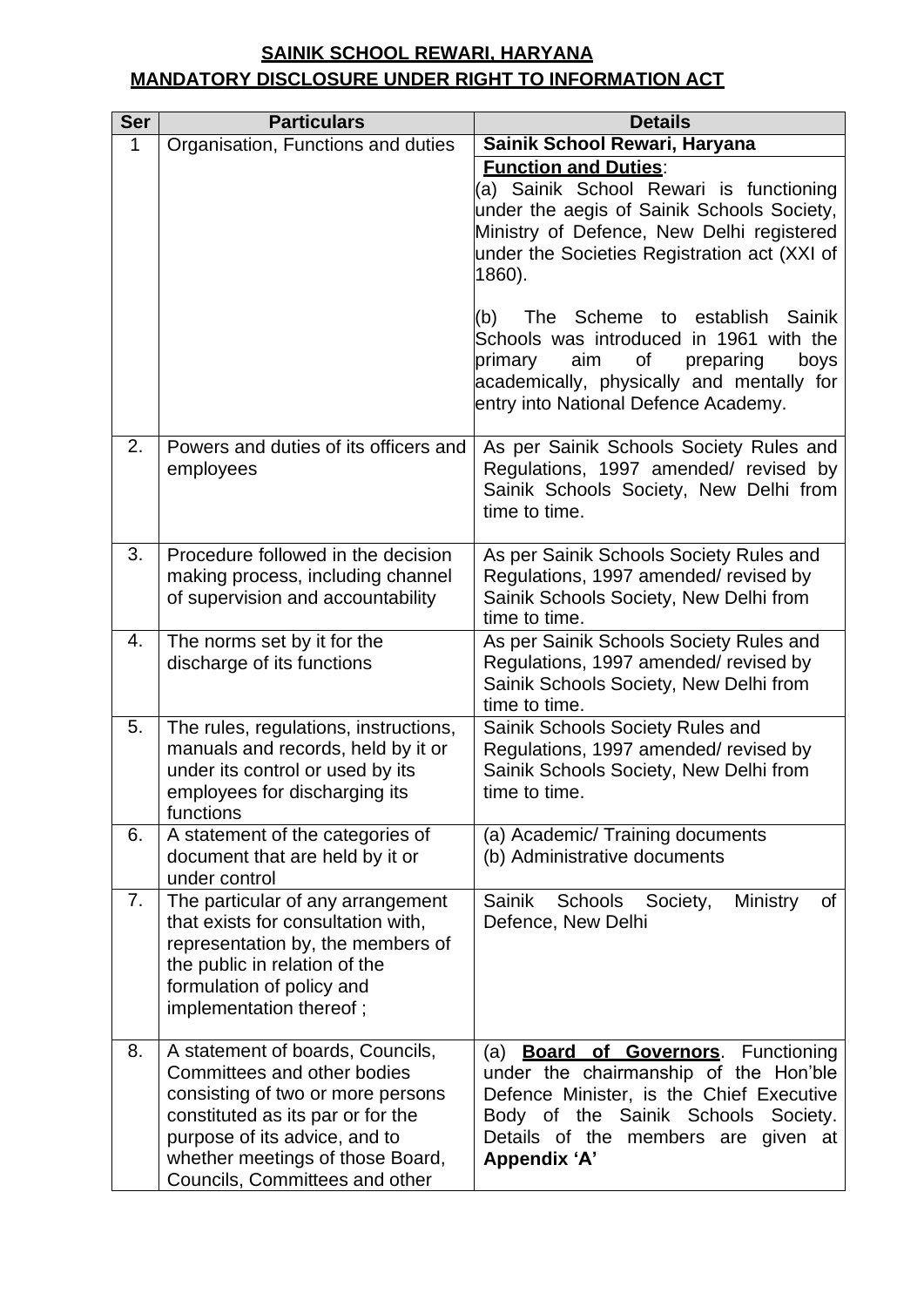| <b>Ser</b> | <b>Particulars</b>                                                                                                                                                             | <b>Details</b>                                                                                                                                                                                                                                                                                                                                                               |
|------------|--------------------------------------------------------------------------------------------------------------------------------------------------------------------------------|------------------------------------------------------------------------------------------------------------------------------------------------------------------------------------------------------------------------------------------------------------------------------------------------------------------------------------------------------------------------------|
|            | bodies are open to the public, or the                                                                                                                                          | (b) Local Board of Administration.                                                                                                                                                                                                                                                                                                                                           |
|            | minutes of such meetings are<br>accessible to the public                                                                                                                       | The General Officer Commanding in Chief<br>of the concerned command (or an officer<br>equivalent status from Navy and Air Force)<br>or a senior officer of the rank of Major<br>General and equivalent nominated by him,<br>functions as the Chairman of the Local<br>Board of Administration. The details of the<br>members are given at Appendix 'B'                       |
| 9.         | A directory of its officers and<br>employees                                                                                                                                   | The details are given at Appendix 'C'                                                                                                                                                                                                                                                                                                                                        |
| 10.        | The monthly remuneration received<br>by each of its officers and<br>employees including the system of<br>compensation as provided in its<br>regulations                        | Not Applicable                                                                                                                                                                                                                                                                                                                                                               |
| 11.        | The budget allocated to its each<br>agency, indicating the particulars of<br>plans, proposed expenditures and<br>reports on disbursements made                                 | As approved by Government of Haryana<br>and Sainik Schools Society, Ministry of<br>Defence, New Delhi                                                                                                                                                                                                                                                                        |
| 12.        | The manner of execution of subsidy<br>programmes, including the amount<br>allocated and the details of<br>beneficiaries of such programmes                                     | Not Applicable                                                                                                                                                                                                                                                                                                                                                               |
| 13.        | Particulars of recipients of<br>concessions, permits or<br>authorisations granted to it                                                                                        | Not Applicable                                                                                                                                                                                                                                                                                                                                                               |
| 14.        | Details in respect of the information,<br>available to or held by it, reduced in<br>an electronic form                                                                         | <b>Uploaded on School Website</b>                                                                                                                                                                                                                                                                                                                                            |
| 15.        | The particulars of facilities available<br>to citizens for obtaining information<br>including the working hours of<br>library or reading room, if<br>maintained for public use | School Website or as per procedure<br>stipulated in RTI Act, 2005                                                                                                                                                                                                                                                                                                            |
| 16.        | The names, designation and other<br>particulars of the public Information<br><b>Officers</b>                                                                                   | <b>1. CENTRAL PUBLIC INFORMATION</b><br><b>OFFICER - ACADEMIC/ NCC Matters</b><br><b>Vice Principal</b><br>Sainik School Rewari<br>Sector -4<br>Rewari - 123401<br>(Haryana)<br>2. CENTRAL PUBLIC INFORMATION<br><b>OFFICER -ADMINISTRATIVE /</b><br><b>Q</b> Matters<br><b>Administrative Officer</b><br>Sainik School Rewari<br>Sector - 4<br>Rewari - 123401<br>(Haryana) |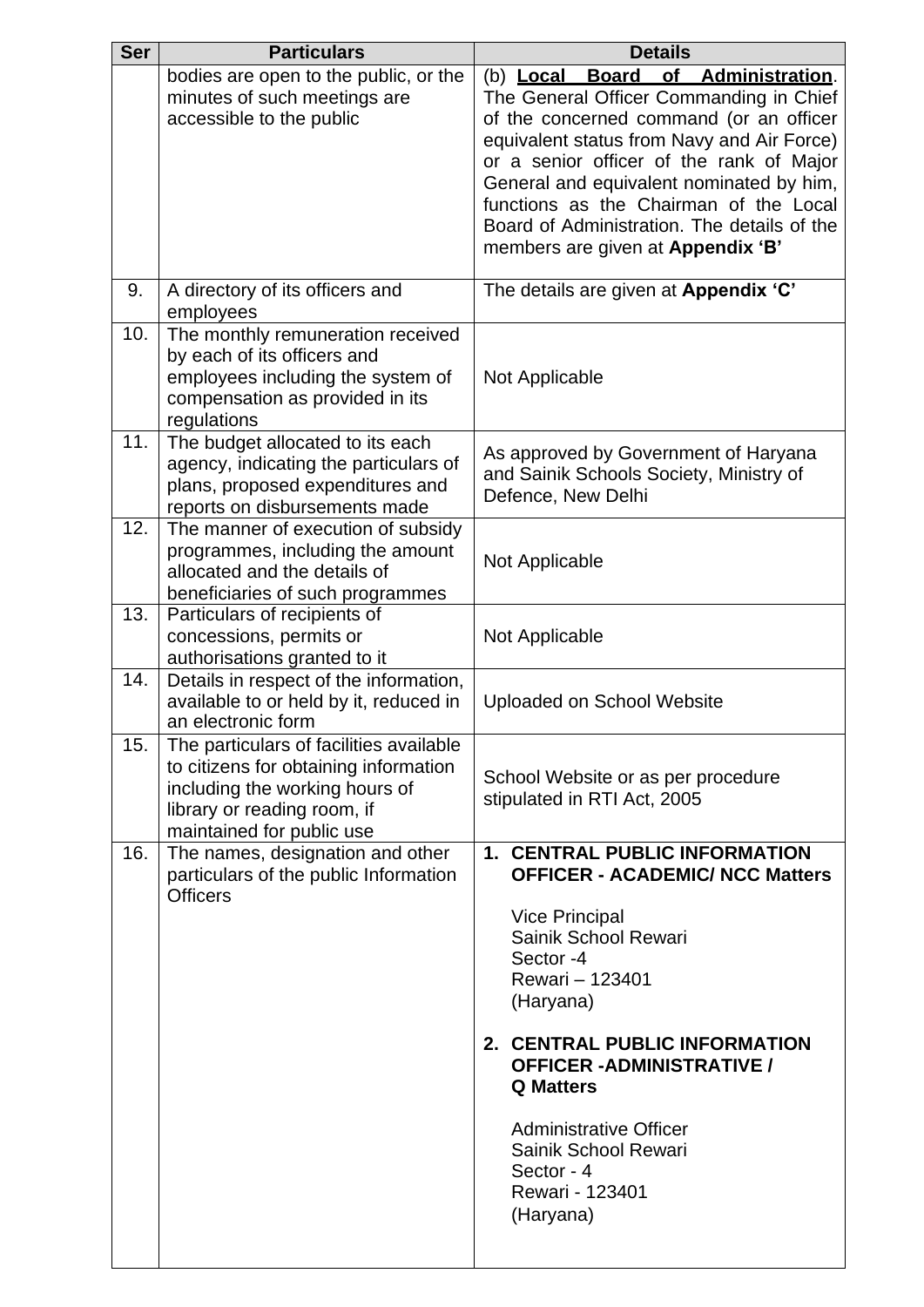|     |                                                                                                        | 3. ADDRESS OF APPELLATE<br><b>AUTHORITY</b>                                    |
|-----|--------------------------------------------------------------------------------------------------------|--------------------------------------------------------------------------------|
|     |                                                                                                        | Principal<br>Sainik School Rewari<br>Sector -4<br>Rewari - 123401<br>(Haryana) |
| 17. | Such other information as may be<br>prescribed, and thereafter update<br>these publications every year |                                                                                |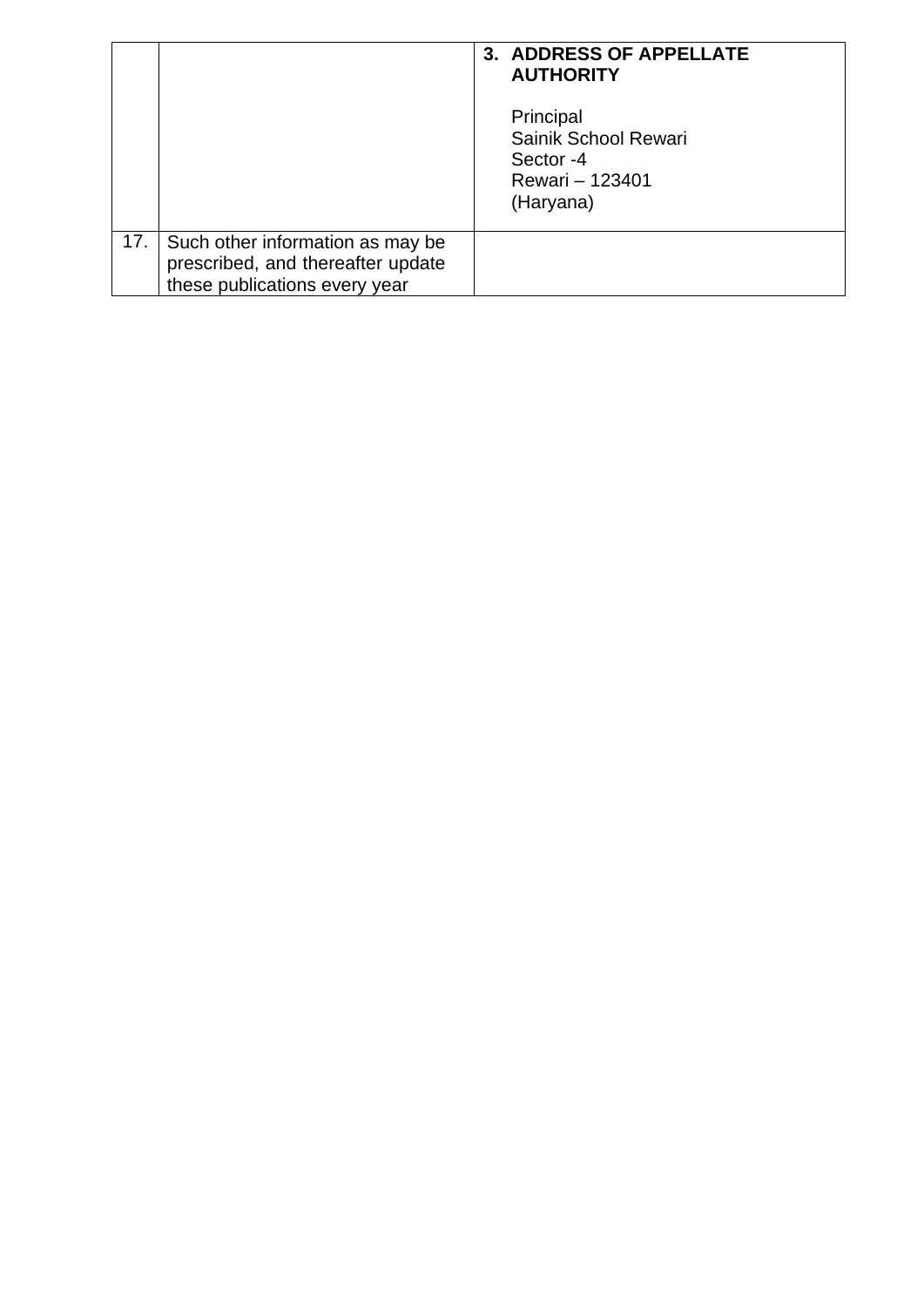#### **BOARD OF GOVERNORS**

| <b>Ser</b>      | <b>Post</b>                                                      | <b>Appointment</b><br>in Board |
|-----------------|------------------------------------------------------------------|--------------------------------|
|                 | Raksha Mantri                                                    | Chairman                       |
| $\overline{2}$  | RRM/URM                                                          | Vice Chairman                  |
| 3               | Chief Ministers or Education Ministers of the States where the   | Ex-Officio                     |
|                 | School is established                                            | Member                         |
| 4               | Secretary to the Government of India, Ministry of Defence        | -do-                           |
| 5               | Secretary to the Government of India, Ministry of Education      | -do-                           |
| 6               | Financial Advisor, Ministry of Finance (Defence) Govt of India   | -do-                           |
| $\overline{7}$  | Chairman, University of Grants Commission                        | -do-                           |
| 8               | Vice Chiefs of Staff or PSOs dealing with Education in the three | -do-                           |
|                 | <b>Defence Services</b>                                          |                                |
| 9               | Director General, NCC                                            | -do-                           |
| 10              | Joint Secretary, Ministry of Defence                             | -do-                           |
| 11              | Chairman, Joint Training committee, Armed Forces,                | -do-                           |
|                 | Headquarters                                                     |                                |
| 12 <sup>2</sup> | <b>Education Secretary of each State Govt</b>                    | -do-                           |
| 13              | Four eminent educationists nominated by Chairman                 | -do-                           |
| 14              | Four eminent persons nominated by Chairman                       | -do-                           |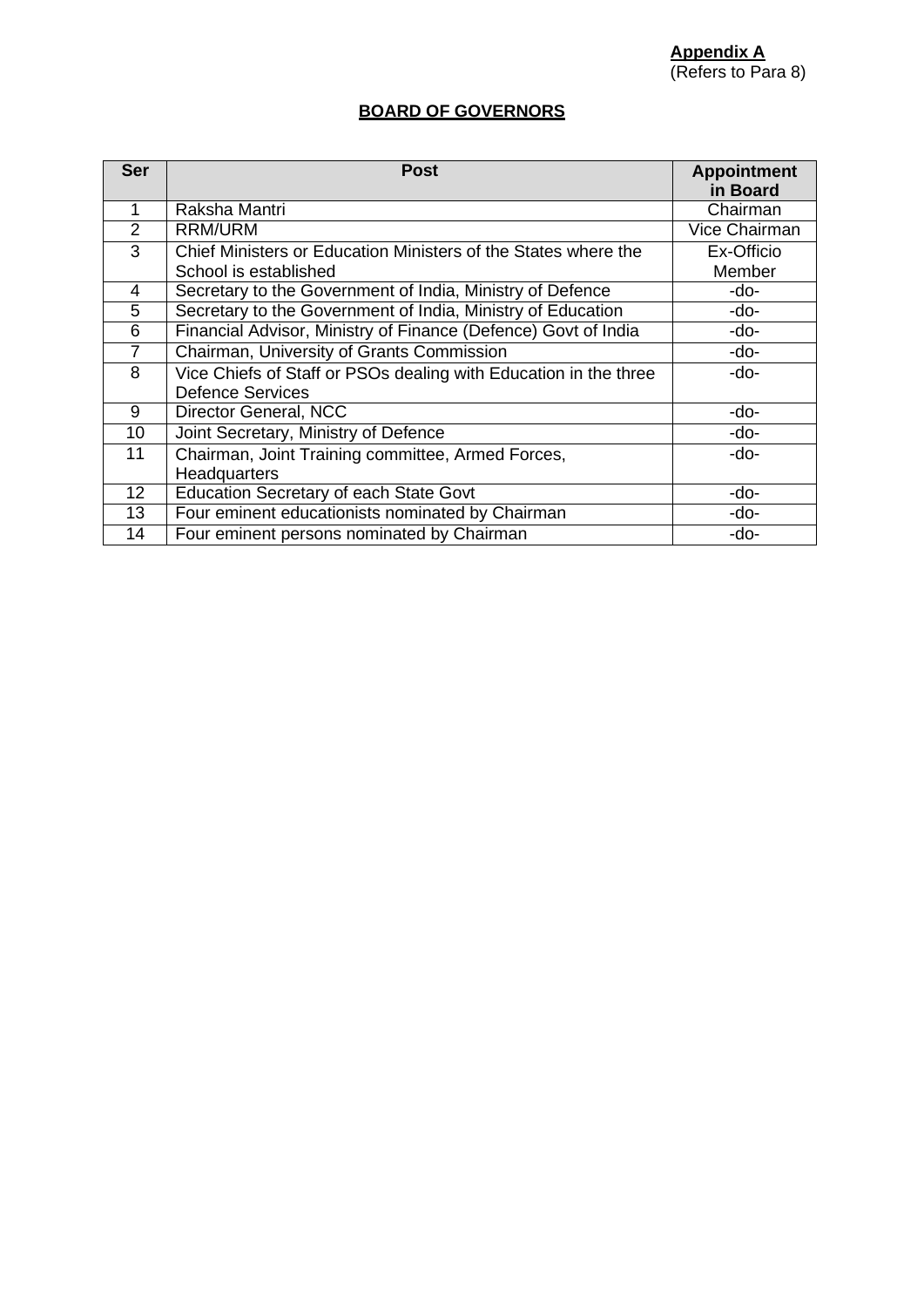#### **COMPOSITION OF LOCAL BOARD OF ADMINISTRATION**

| <b>Ser</b> | <b>Post</b>                                                                                                                                                                                            | <b>Appointment</b><br>in Board |
|------------|--------------------------------------------------------------------------------------------------------------------------------------------------------------------------------------------------------|--------------------------------|
|            | GOC-in-C/FOC-in-C/AOC-in-C of the Army/Navy/Air Force<br>command in which the School is located or a Senior Defence<br>Officer nominated by him, not below the rank of Major General<br>or equivalent. | Chairman                       |
| 2          | Member of Parliament of the Constituency in which the School is<br>located                                                                                                                             | Member                         |
| 3          | One officer of the Education Department and one officer from<br>Engineering Department, if so nominated by the Govt of State<br>concerned                                                              | Member                         |
| 4          | The Collector/Deputy Commissioner of the concerned district                                                                                                                                            | Member                         |
| 5          | Two eminent educationists from the State, including at least one<br>Principal of a good public School                                                                                                  | Member                         |
| 6          | A parent other than a staff member duly elected                                                                                                                                                        | Member                         |
| 7          | The Principal of Sainik School                                                                                                                                                                         | Member<br>Secretary            |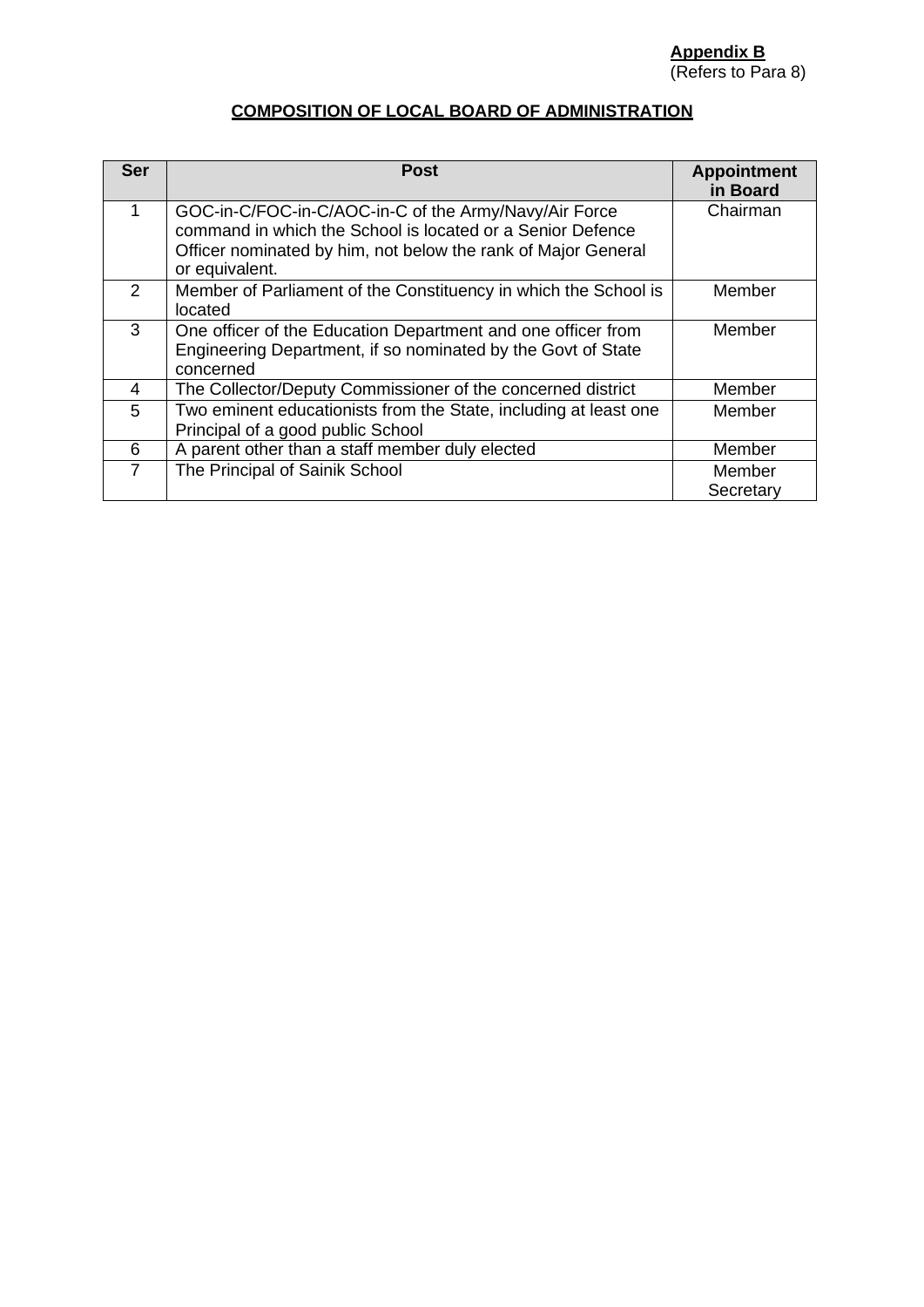#### **SAINIK SCHOOL REWARI, HARYANA DIRECTORY OF OFFICERS AND EMPLOYEES**

#### **1. OFFICERS**

| <b>SER</b> | <b>OFFICER'S NAME</b>       | <b>APPOINTMENT</b>    |
|------------|-----------------------------|-----------------------|
| (a)        | <b>COL SOUMYABRATA DHAR</b> | <b>PRINCIPAL</b>      |
| (b)        | WG CDR KS RAWAT             | <b>VICE PRINCIPAL</b> |
| (c)        | <b>MAJ AVINASH KUMAR</b>    | <b>ADM OFFICER</b>    |

## **2. ACADEMIC STAFF (REGULAR)**

| S.<br>NO.      | <b>NAME &amp;</b><br><b>DESIGNATION</b>  | <b>DESIGNATION</b> | <b>CATEGORY</b> | <b>DATE OF</b><br><b>APPOINTMENT</b> | <b>PRESENT</b><br><b>PAY</b><br><b>LEVEL</b> |
|----------------|------------------------------------------|--------------------|-----------------|--------------------------------------|----------------------------------------------|
| $\mathbf 1$    | <b>SH GS CHAUHAN</b>                     | <b>PGT</b>         | General         | 1-Nov-07                             | $L-9$                                        |
| $\overline{2}$ | <b>SH DK CHAURASIYA</b>                  | <b>PGT</b>         | <b>OBC</b>      | $1-Apr-08$                           | $L-9$                                        |
| 3              | <b>SH VIPIN SHARMA</b>                   | <b>PGT</b>         | General         | 24-Jul-14                            | $L-8$                                        |
| $\overline{4}$ | <b>SH MURLI</b><br><b>MANOHAR</b>        | <b>PGT</b>         | General         | 21-Apr-15                            | $L-8$                                        |
| 5              | <b>SMT SEEMA DEVI</b>                    | <b>PGT</b>         | General         | 27-Feb-16                            | $L-8$                                        |
| 6              | <b>SH HEMANT KUMAR</b>                   | <b>PGT</b>         | General         | 01-Oct-13                            | $L-8$                                        |
| $\overline{7}$ | <b>SH NEERAJ KUMAR</b><br><b>KAUSHIK</b> | <b>PGT</b>         | General         | 05-Aug-19                            | $L-8$                                        |
| 8              | <b>MS ANUPRIYA</b><br><b>PRIYADARSHI</b> | <b>PGT</b>         | General         | 12-Feb-20                            | $L-8$                                        |
| 9              | <b>SH VIVEK SINGH</b>                    | <b>PGT</b>         | General         | 03-Mar-20                            | $L-8$                                        |
| 10             | <b>SH VINAY</b><br><b>BHATNAGAR</b>      | <b>TGT</b>         | General         | 05-Dec-01                            | $L-9$                                        |
| 11             | <b>SH MANOJ KUMAR</b><br><b>OJHA</b>     | <b>TGT</b>         | General         | 27-May-02                            | $L-8$                                        |
| 12             | <b>SH RAVINDER</b><br><b>KUMAR</b>       | <b>TGT</b>         | General         | 17-May-10                            | $L-8$                                        |
| 13             | <b>SH DURGA SINGH</b>                    | <b>TGT</b>         | General         | 17-May-10                            | $L-8$                                        |
| 14             | <b>SH BHAWANI SINGH</b>                  | <b>TGT</b>         | General         | 16-Aug-10                            | $L-8$                                        |
| 15             | <b>SH ARVIND KUMAR</b>                   | <b>TGT</b>         | General         | 01-Jul-11                            | $L-8$                                        |
| 16             | DR VIJAY KUMAR<br><b>DWIVEDI</b>         | <b>TGT</b>         | General         | $01$ -Jul-11                         | $L-8$                                        |
| 17             | <b>SH AMIT GAURAV</b>                    | <b>TGT</b>         | <b>OBC</b>      | $01$ -Jul-11                         | $L-7$                                        |
| 18             | <b>SH YOGESH KUMAR</b><br><b>SINGHAL</b> | <b>TGT</b>         | General         | 18-Jul-11                            | $L-8$                                        |
| 19             | <b>SMT SHIVANI</b><br>YADAV              | <b>TGT</b>         | <b>OBC</b>      | 17-Sep-12                            | $L-7$                                        |
| 20             | <b>SH SOHAN SINGH</b>                    | <b>TGT</b>         | General         | 17-Sep-12                            | $L - 7$                                      |
| 21             | <b>SH SHIVJASH</b><br><b>KUMAR</b>       | Librarian          | General         | 17-Sep-12                            | $L - 7$                                      |
| 22             | <b>SH PARVEEN</b>                        | <b>TGT</b>         | General         | 20-Aug-14                            | $L - 7$                                      |
| 23             | <b>SH GAURAV</b><br><b>UPADHYAY</b>      | <b>TGT</b>         | General         | 01-Feb-18                            | $L - 7$                                      |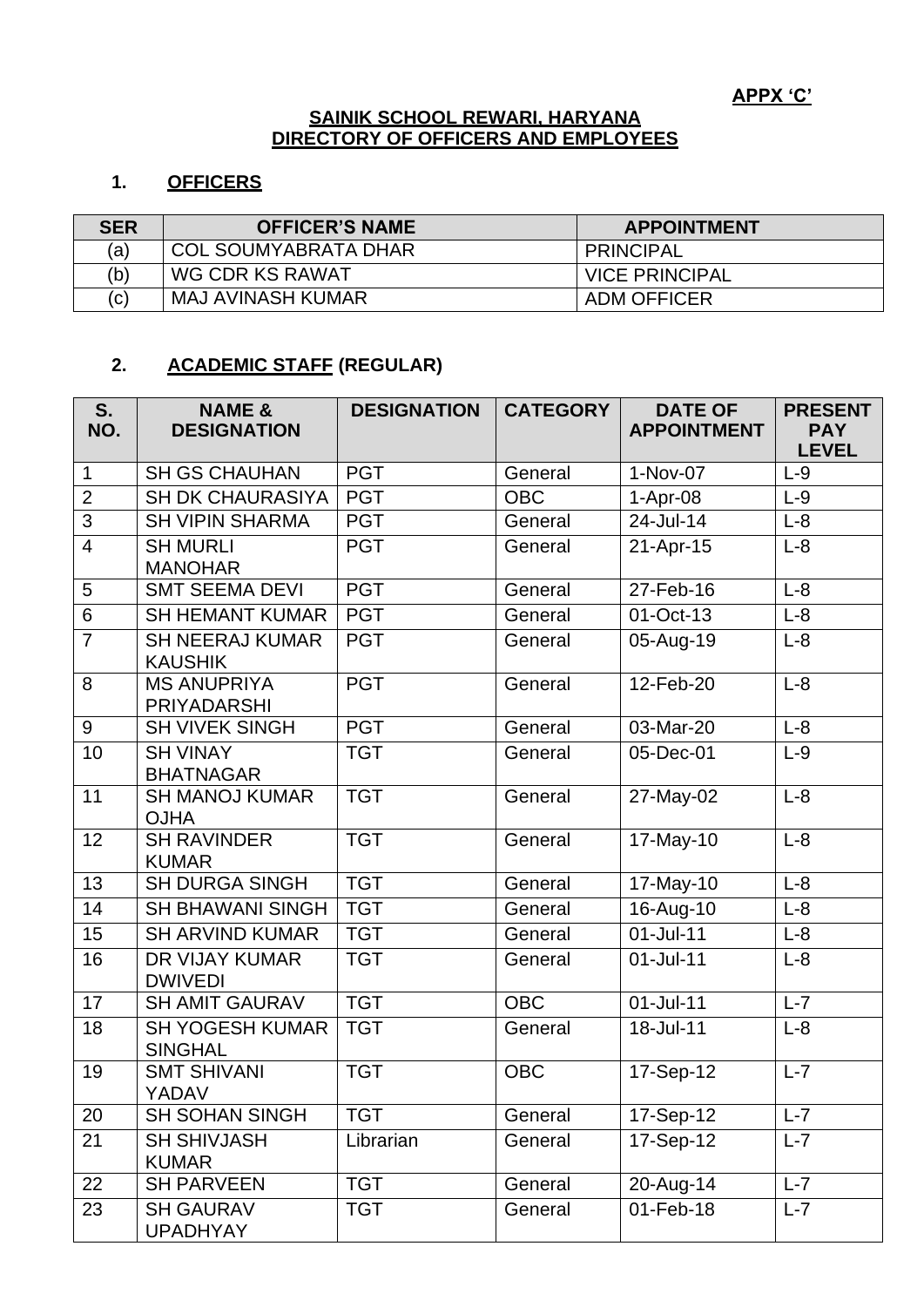| 24 | <b>SH ARUN KUMAR</b><br><b>DWIVEDI</b>  | <b>TGT</b> | General    | 18-Apr-09 | $L-8$   |
|----|-----------------------------------------|------------|------------|-----------|---------|
| 25 | <b>SH DINESH KUMAR</b><br><b>MAHLAN</b> | <b>TGT</b> | General    | 07-Aug-19 | $L-7$   |
| 26 | <b>SH MUSHAHID</b><br><b>HUSAIN</b>     | <b>TGT</b> | <b>OBC</b> | 01-Sep-19 | $L - 7$ |
| 27 | <b>SH AJAY KUMAR</b>                    | Lab Asstt  | <b>OBC</b> | 07-Jul-14 | $L - 4$ |
| 28 | <b>SH ASHISH KUMAR</b><br><b>THAKUR</b> | Lab Asstt  | General    | 15-Mar-17 | $L - 4$ |
| 29 | <b>SH MANOJ KUMAR</b>                   | _ab Asstt  | <b>SC</b>  | 01-Aug-17 | $L - 4$ |

# **3. ADMINISTRATIVE STAFF (REGULAR)**

| S.<br>NO.      | <b>NAME &amp;</b><br><b>DESIGNATION</b> | <b>DESIGNATION</b>   | <b>CATEGORY</b> | <b>DATE OF</b><br><b>APPOINTMENT</b> | <b>PRESENT</b><br><b>PAY</b><br><b>LEVEL</b> |
|----------------|-----------------------------------------|----------------------|-----------------|--------------------------------------|----------------------------------------------|
| $\mathbf 1$    | <b>SH ANIL SHARMA</b>                   | Accountant           | General         | 01-Jan-07                            | $L - 7$                                      |
| $\overline{2}$ | <b>SH AMIT ANTIL, OS</b>                | <b>Office Supdt</b>  | General         | 15-Sep-06                            | $L-6$                                        |
| 3              | SH MADAN LAL,<br><b>NUR ASSTT</b>       | <b>Nursing Asstt</b> | <b>OBC</b>      | $01$ -Jul-11                         | $L - 4$                                      |
| $\overline{4}$ | <b>SH SURESH</b><br><b>KUMAR YADAV</b>  | <b>UDC</b>           | <b>OBC</b>      | 11-Apr-15                            | $L - 4$                                      |
| 5              | <b>SH JAYANT SINGH</b>                  | <b>UDC</b>           | General         | 15-Oct-12                            | $L - 4$                                      |
| 6              | <b>SH VINEET YADAV</b>                  | <b>LDC</b>           | <b>OBC</b>      | 17-May-10                            | $L-2$                                        |
| $\overline{7}$ | <b>SH VISHNU</b><br><b>SHARMA</b>       | <b>LDC</b>           | General         | 15-Oct-12                            | $L-2$                                        |
| 8              | <b>SH BIPIN</b><br><b>KARKETTA</b>      | <b>LDC</b>           | <b>ST</b>       | 03-Nov-14                            | $L-2$                                        |
| 9              | <b>SH RAMESH</b><br><b>KUMAR</b>        | <b>LDC</b>           | <b>OBC</b>      | 19-Feb-16                            | $L-2$                                        |
| 10             | <b>SH PARVEEN</b>                       | <b>Driver</b>        | General         | 01-Jan-07                            | $L-2$                                        |
| 11             | <b>SH MONU</b>                          | <b>Driver</b>        | <b>OBC</b>      | 18-Jan-19                            | $L-2$                                        |
| 12             | <b>SH KIRTI KUMAR</b>                   | <b>Driver</b>        | <b>OBC</b>      | 01-Jul-19                            | $L-2$                                        |

# **4. GENERAL EMPLOYEE (REGULAR)**

| S.<br>NO.      | <b>NAME &amp;</b><br><b>DESIGNATION</b> | <b>DESIGNATION</b>      | <b>CATEGORY</b> | <b>DATE OF</b><br><b>APPOINTMENT</b> | <b>PRESENT</b><br><b>PAY</b><br><b>LEVEL</b> |
|----------------|-----------------------------------------|-------------------------|-----------------|--------------------------------------|----------------------------------------------|
| 1              | <b>SH SUNIL KUMAR</b>                   | <b>General Employee</b> | <b>OBC</b>      | 01-Feb-05                            | $L-2$                                        |
| 2              | <b>SH RANJIT RAM</b>                    | <b>General Employee</b> | <b>SC</b>       | 01-Jan-07                            | $L-2$                                        |
| 3              | <b>SH DEVI LAL</b>                      | <b>General Employee</b> | <b>SC</b>       | 01-Jan-07                            | $L-2$                                        |
| $\overline{4}$ | <b>SH NAND LAL</b>                      | <b>General Employee</b> | <b>OBC</b>      | 27-Oct-09                            | $L-2$                                        |
| 5              | <b>SH VIRENDER</b><br><b>SINGH</b>      | <b>General Employee</b> | <b>OBC</b>      | 27-Oct-09                            | $L-2$                                        |
| 6              | <b>SH AJAY KUMAR</b>                    | <b>General Employee</b> | <b>OBC</b>      | 27-Oct-09                            | $L-2$                                        |
| $\overline{7}$ | <b>SH GOPAL</b>                         | <b>General Employee</b> | General         | 27-Oct-09                            | $L-2$                                        |
| 8              | <b>SH JAIVEER</b>                       | <b>General Employee</b> | <b>SC</b>       | 01-Mar-11                            | $L-2$                                        |
| 9              | <b>SH JITENDER</b>                      | <b>General Employee</b> | General         | 01-Mar-11                            | $L-2$                                        |
| 10             | <b>SH DURVESH</b><br><b>KUMAR</b>       | <b>General Employee</b> | <b>OBC</b>      | 01-Mar-11                            | $L-2$                                        |
| 11             | <b>SH KARAMBIR</b>                      | <b>General Employee</b> | General         | 01-Mar-11                            | $L-2$                                        |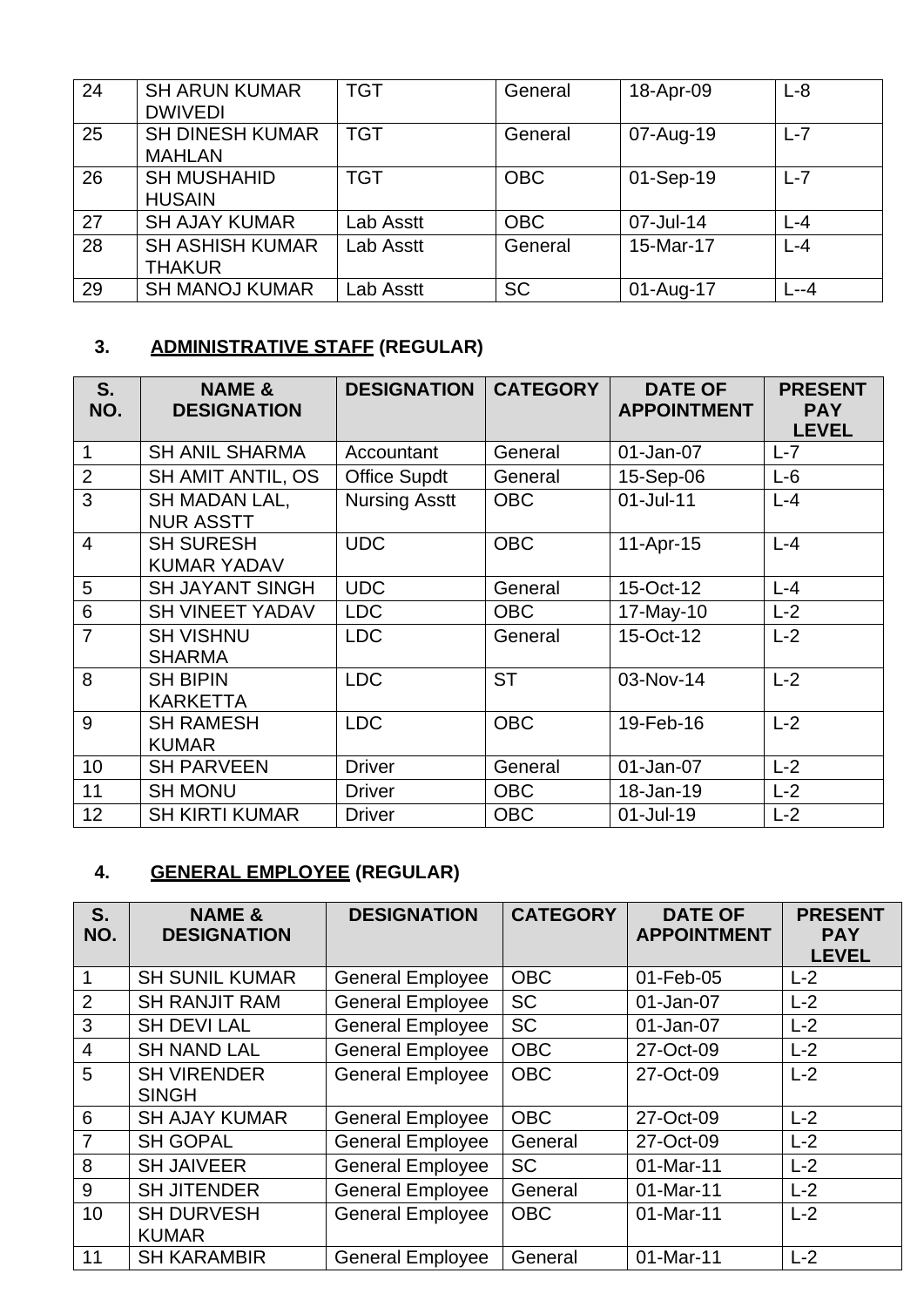| 12 | <b>SH RAGVEER</b>                        | <b>General Employee</b> | <b>OBC</b> | 11-Aug-12     | $L-1$ |
|----|------------------------------------------|-------------------------|------------|---------------|-------|
| 13 | <b>SH SATISH</b>                         | <b>General Employee</b> | General    | 11-Aug-12     | $L-1$ |
| 14 | <b>SH VINOD KUMAR</b>                    | <b>General Employee</b> | General    | 11-Feb-12     | $L-1$ |
| 15 | <b>SH PAPPA RAM</b>                      | <b>General Employee</b> | ST & PH    | 03-Nov-14     | $L-1$ |
| 16 | <b>SH BRIJ RAJ</b>                       | <b>General Employee</b> | <b>SC</b>  | 03-Nov-14     | $L-1$ |
| 17 | <b>SH KAMAL KUMAR</b><br><b>TETARWAL</b> | <b>General Employee</b> | General    | 03-Nov-14     | $L-1$ |
| 18 | <b>SH SATAY PAL</b>                      | <b>General Employee</b> | General    | 03-Nov-14     | $L-1$ |
| 19 | <b>SH NITIN DARAL</b>                    | <b>General Employee</b> | <b>OBC</b> | 03-Nov-14     | $L-1$ |
| 20 | <b>SH SANJAY KUMAR</b><br>$GE-1$         | <b>General Employee</b> | <b>SC</b>  | 03-Nov-14     | $L-1$ |
| 21 | <b>SH SUDHIR KUMAR</b>                   | <b>General Employee</b> | General    | Docu Not recd | $L-1$ |
| 22 | <b>SH RAJENDER</b><br><b>KUMAR</b>       | <b>General Employee</b> | <b>SC</b>  | 18-Feb-15     | $L-1$ |
| 23 | <b>SH RAMAN KUMAR</b>                    | <b>General Employee</b> | <b>OBC</b> | 11-Apr-15     | $L-1$ |
| 24 | <b>SH PARDEEP</b><br><b>SINGH</b>        | <b>General Employee</b> | General    | 13-Apr-15     | $L-1$ |
| 25 | <b>SH SANJAY KUMAR</b>                   | <b>General Employee</b> | <b>SC</b>  | 16-May-16     | $L-1$ |
| 26 | <b>SH SANDEEP</b><br><b>KUMAR</b>        | <b>General Employee</b> | General    | 20-Feb-20     | $L-1$ |

## **5. NCC STAFF**

| S.<br>NO.      | <b>NAME &amp;</b><br><b>DESIGNATION</b>         | <b>DESIGNATION</b> | <b>CATEGORY</b> | <b>DATE OF</b><br><b>APPOINTMENT</b> | <b>PRESENT</b><br><b>PAY</b><br><b>LEVEL</b> |
|----------------|-------------------------------------------------|--------------------|-----------------|--------------------------------------|----------------------------------------------|
|                | <b>JC-595152M SUB</b><br><b>BALBINDER SINGH</b> | Subedar            | <b>NA</b>       | 01.07.95                             | L-7                                          |
| 2              | <b>NK RAFEEQ</b><br><b>HUSSAIN LONE</b>         | <b>Naik</b>        | <b>NA</b>       | 20-Dec-00                            | $L-3$                                        |
| 3              | <b>HAV BALWAN</b><br><b>SINGH</b>               | Havildar           | <b>NA</b>       | 16-Feb-22                            | L-5                                          |
| $\overline{4}$ | <b>SH DHARMENDER</b>                            | <b>LDC</b>         | <b>OBC</b>      | 16-Sep-20                            | $-2$                                         |

### **6. APTC STAFF**

| S.<br>NO. | <b>NAME &amp;</b><br><b>DESIGNATION</b> | <b>DESIGNATION</b> | <b>CATEGORY</b> | <b>DATE OF</b><br><b>APPOINTMENT</b> | <b>PRESENT</b><br><b>PAY</b><br><b>LEVEL</b> |
|-----------|-----------------------------------------|--------------------|-----------------|--------------------------------------|----------------------------------------------|
|           | <b>HAV JITENDER</b>                     | PTI                | <b>NA</b>       | 25-Mar-10                            | ∟-5                                          |
|           | <b>HAV AJAY KUMAR</b>                   | PTI                | <b>NA</b>       | 28-Mar-02                            | -6                                           |

# **7. ACADEMIC STAFF (CONTRACTUAL)**

| S.<br>NO. | <b>NAME &amp;</b><br><b>DESIGNATION</b> | <b>DESIGNATION</b> | <b>CATEGORY</b> | <b>DATE OF</b><br><b>APPOINTMENT</b> | <b>PRESENT</b><br><b>PAY</b><br><b>LEVEL</b> |
|-----------|-----------------------------------------|--------------------|-----------------|--------------------------------------|----------------------------------------------|
|           | Sh Anup                                 | <b>Art Master</b>  | General         | $1-Auq-21$                           | <b>NA</b>                                    |
|           | <b>Ms Shirini Pawar</b>                 | Counsellor         | <b>OBC</b>      | 1-Aug-21                             | <b>NA</b>                                    |
|           | <b>Sh Girish Kumar</b>                  | Music Teacher      | General         | 16-Aug-21                            | <b>NA</b>                                    |